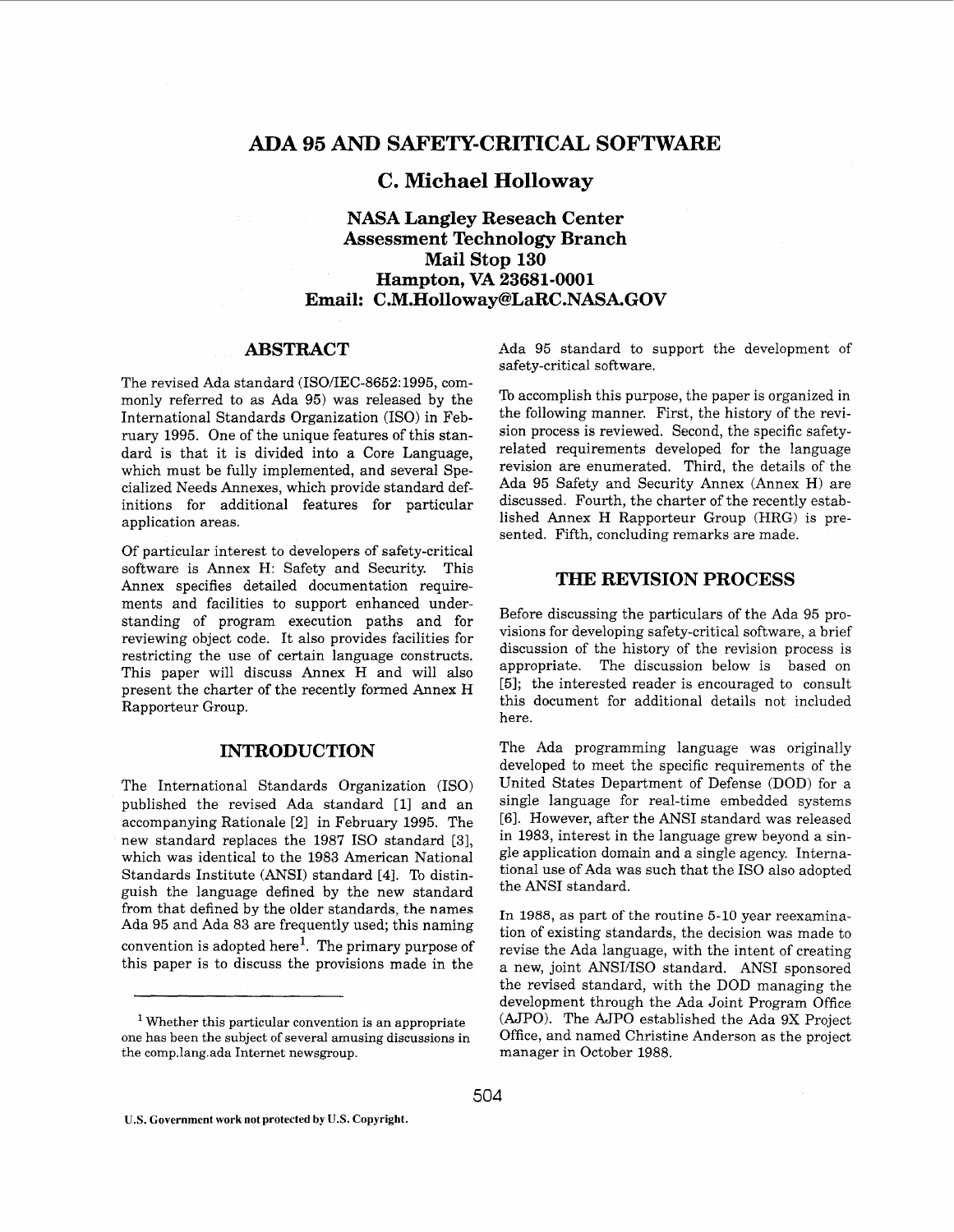The Ada 9X Project Plan was released in January, 1989 [7]. The plan stated the goal of the revision process clearly and succinctly:

*The overall goal of the Ada 9X Project is to revise*  ANSI/MIL-STD-1815A to reflect current essen*tial requirements with minimum negative impact and maximum positive impact to the Ada community.* 

According to the plan, the goal was to be achieved in three main phases: determination of the essential requirements for the revised language; the mapping of these requirements onto language changes followed by the adoption of the revised language by all major standards organizations; and the transition in use from Ada **83** to Ada 9X.

The determination of essential requirements began with a Workshop in June 1989 [8], included additional workshops and solicitation of revision requests from users world-wide (over 750 were received), and culminated in the publishing of a requirements document in December 1990 [9] and an associated rationale in May 1991 [10].

The requirements document established **41** Requirements and 22 Study Topics, and directed the mapping/revision team to attempt to satisfy all of the Requirements and as many of the Study Topics as possible. In recognition of the specialized needs of particular application areas, the document recommended that the revised language definition be divided into a Core language, which all validated compilers must implement, and a small number of specialized Annexes, which may or may not be implemented.

The mapping/revision team followed the recommendations in the requirements document and the final, approved language definition includes a Core language (Sections **1-13,** Annexes A, B, and J) and the following Specialized Needs Annexes:

- Annex C: Systems Programming
- Annex D: Real-Time Systems
- Annex E: Distributed Systems
- $\bullet$ Annex F: Information Systems
- $\bullet$ Annex G: Numerics
- $\bullet$ Annex H: Safety and Security

These specialized needs annexes provide standard definitions for additional features for particular application areas. Many of the features described in these annexes are provided by various Ada **83** compiler vendors, but in non-standard ways. The Ada **95** standard provides a means to reduce the non-uniformity among compilers for important domains.

## **SAFETY REQUIREMENTS**

Although many parts of the Ada 95 definition have an impact on the development of safety-critical software, our focus in this paper is on the particular features defined in Annex **H.** These features were designed to address one Study Topic and three Requirements identified in the Ada **9X** Requirements. These are enumerated below, under the headings used in the Requirements document.

## **Predictability of Execution**

Although in many application domains, determining the precise behavior of the execution of a program may be unnecessary so long as the program produces the appropriate output, developers of safety-critical applications<sup>1</sup> often must be able to determine precise behavior by examination of the program text. Execution must be predictable. To address this need, one Study Topic and one Requirement were identified.

**Study Topic S9.1-A(1) Determining**<br> **Implementation Choices — Wherever** Ada 9X<br> **implicitly allows incluse this of the disk of the disk of the disk of the disk of the disk of the disk of the disk of the disk of the disk o** *explicitly allows implementation-defined choices that affect program behavior, implementations shall be required either to document the choice that has been made (or that situations that control what choice is made) or Ada 9X shall provide a mechanism for controlling the choice.* 

#### **Requirement R9.1-A(2) Ensuring Canonical**

**Application of Operations-** *Ada 9X shall provide a mechanism, applicable to a region of program text, for restricting any freedom otherwise allowed to reorder, replace, or remove actions involving predefined operations.* 

# **Certifiability**

The complexity of translating a high-level programming language into object code almost guarantees that any translator will be less than 100 per cent

<sup>&</sup>lt;sup>1</sup> Nearly all that is said here about safety-critical applications also applies to secure applications, which is why both the requirements document and the language stan**dard group safety and security together.** Because the focus of this paper is on safety, mention **of** security-related aspects is omitted.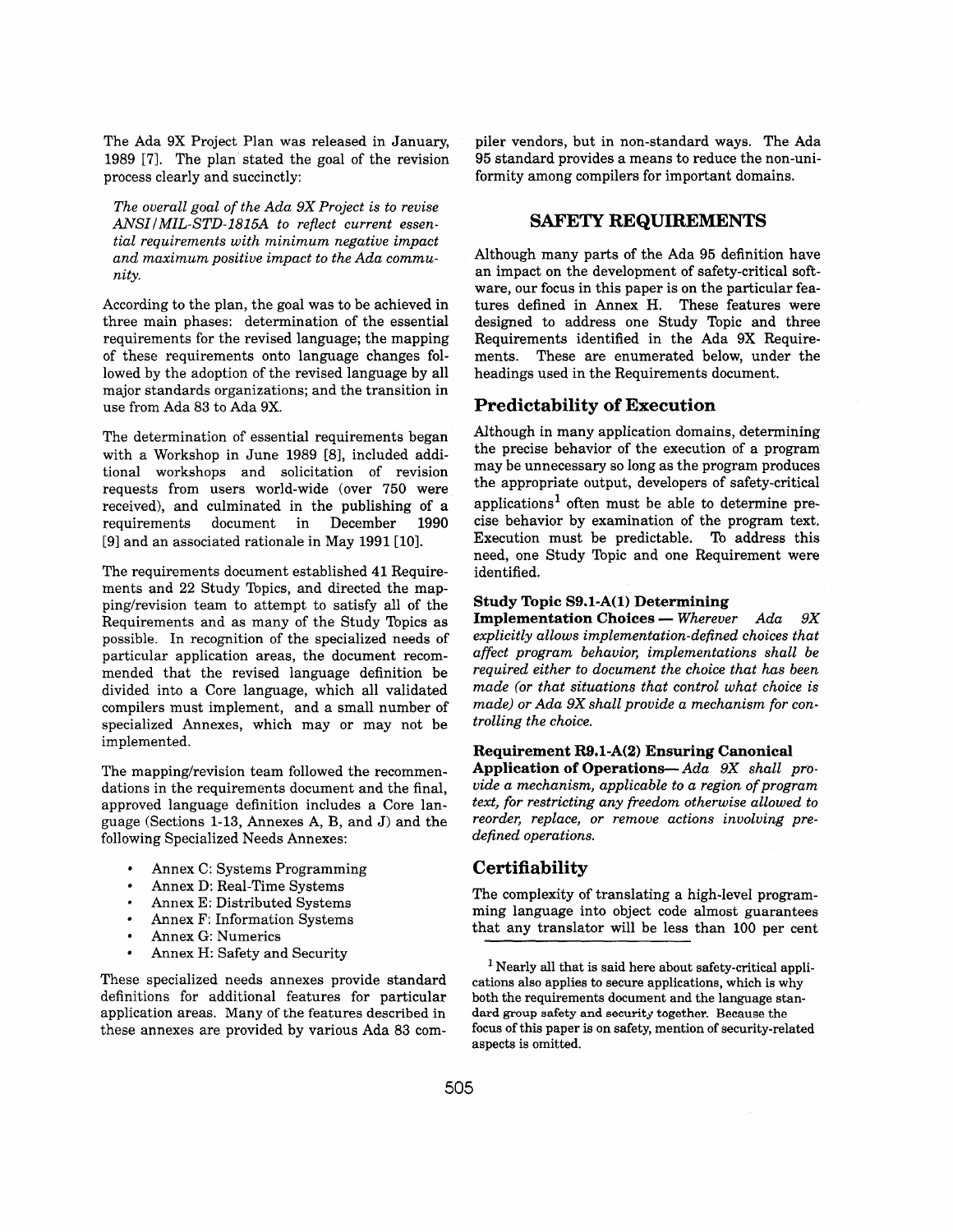accurate. As a result, developers of safety-critical applications tend to certify software correctness based on generated object code, and not on high-level language source code. In such cases, the source code is treated as documentation for the object code, and clear correspondence between the two is required. The following requirement addressed this need.

#### **Requirement R9.2-A(1) Generating Easily**

**Checked Code-** *Ada 9X shall provide a mechanism for advising a compiler that code should be generated in a style that allows it to be checked against the source text with reasonable effort.* 

# **Enforcement of Safety-Critical Programming Practices**

Some features of a programming language that are perfectly acceptable for many \applications may be inappropriate for safety-critical applications. Nondeterminism is one example, and dynamic storage allocation is another. As a result, projects developing safety-critical software typically restrict the language features that may be used. The following requirement addressed this need.

**Requirement R9.3-A(1)-** *Ada 9X shall allow a mode in which a compiler enforces adherence to cod*ing practices beyond those imposed by the rules of the *language.* 

### **ANNEX H**

In order to address the above mentioned requirements, Annex H provides five specific facilities: pragma Normalize-Scalars, imposition of additional documentation requirements, pragma Reviewable, pragma Inspection-Point, and a set of restrictions to be used with pragma Restrictions'. Each of these facilities is discussed below.

#### **Pragma Normalize-Scalars**

The syntax of this pragma is as follows:

**pragma** Normalize-Scalars;

The pragma requires that each scalar object that is not explicitly initialized in the source text is initialized by the compiler to some documented default value. Whenever possible, the default value should be an invalid (that is, out-of-range) value.

The purpose of the pragma is two-fold: **(1)** to provide predictable behavior in the presence of uninitialized scalars, and (2) to assist programmers in locating and correcting instances of uninitialized scalars. The pragma partially addresses the issues raised in Study Topic S9.1-A(1).

## **Documentation Requirements**

To address those aspects of Study Topic S9.l-A(1) not addressed by pragma Normalize-Scalars, the Annex requires that implementations *"document the range of effects for each situation that the language rules identify as either a bounded error2 or as having an unspecified effect.* " Three examples of situations to which this requirement applies are discussed below.

Parameter Passing Mechanism - Ada language rules permit some parameters to be passed either by reference or by copy. In fact, an implementation may choose a different mechanism for different calls of the same subprogram. To comply with Annex H, a compiler must indicate the parameter passing mechanism chosen for all calls.

**Storage Management**- an implementation must document the storage management procedures used so as to permit review of the object code to ensure that any applicable storage restrictions are not violated.

**Evaluation of Numeric Expressions --** evaluating numeric expressions can produce widely varying results when the evaluation involves using extended ranges or extra precision. For this reason to comply with Annex H, an implementation must so document the evaluation approach used, that for any given expression, the range and precision with which it is computed is clear.

## **Pragma Reviewable**

The syntax of this pragma is as follows:

**pragma** Reviewable;

The pragma partially addresses Requirement R9.2- **A(1).** It requires the compiler to provide adequate information for analysis and review of generated object code; this information is to be provided in both a machine and a human readable form. Some of the

 $<sup>1</sup>$  Pragma Restrictions is part of the Core language; it is</sup> defined in section 13.12.

**A** bounded error is an error that the language rules do not require to be detected by implementations, but for which the rules do require that the range of possible effects to be bounded.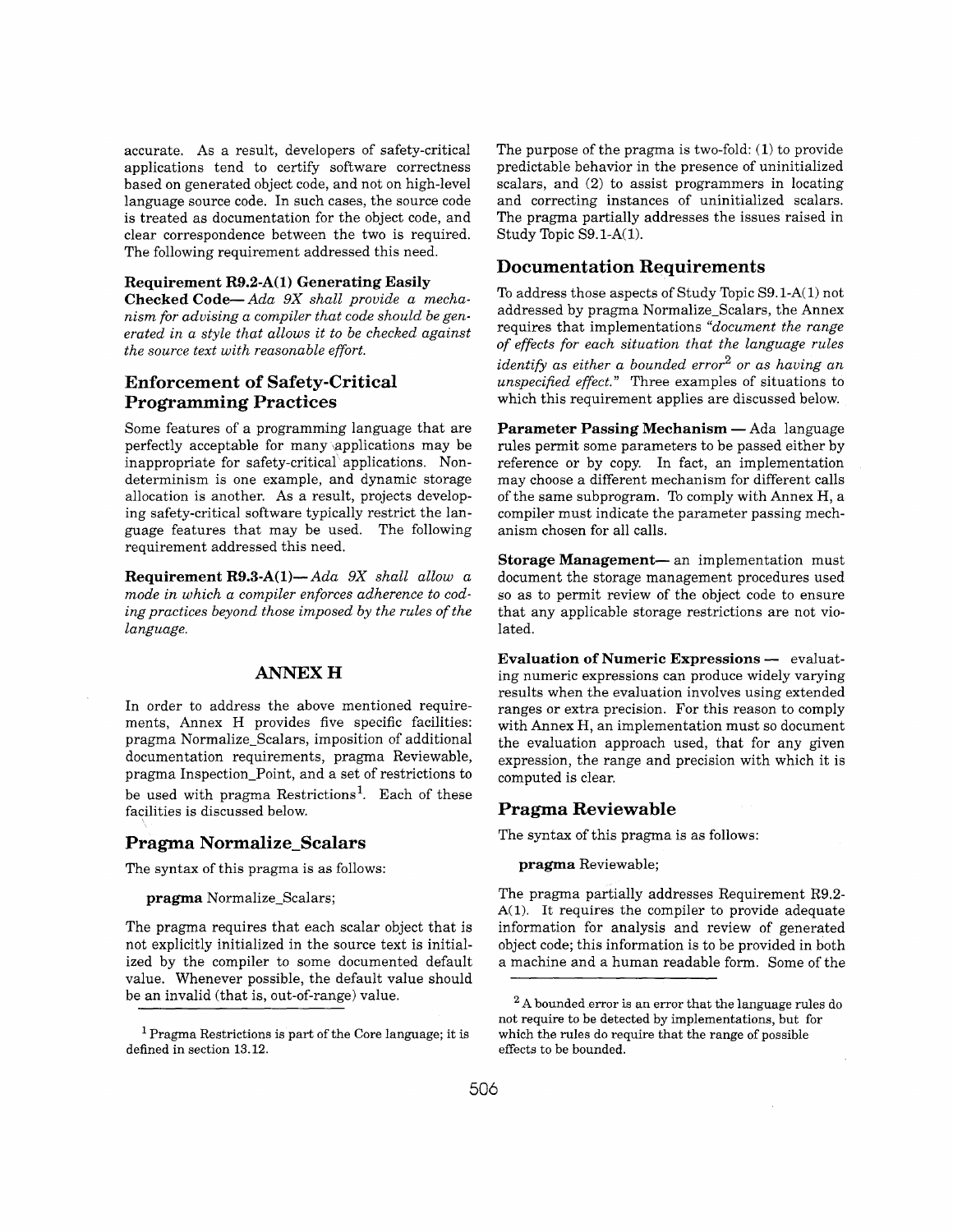particular types of information that must be provided are discussed below.

**Elaboration Order for Library Units — the pre**cise order in which units are elaborated must be clear.

**Object Lifetime Analysis - Sufficient informa**tion must be supplied about each object to enable a user to determine which objects are assigned to which registers and for how long each assignment lasts.

**Initialization Analysis — Each reference to a sca**lar object must identify whether the object is "known to be initialized" or "possibly uninitialized". This requirement is not superceded by the use of pragma Normalize-Scalars.

**Machine Instructions Used — A list must be pro**vided of all the machine instructions used.

**Source and Object Code Relationship -** For each declaration and statement in a source program, the corresponding generated object code sequences must be identified. If a particular source code statement results in no object code, this must be explicitly identified.

**Exception Analysis — All compiler generated run**time checks in the object code must be identified. Also, each construct must be identified for which the implementation detects the possibility of erroneous execution.

# **Pragma Inspection-Point**

To further address Requirement R9.2-A(1) and to also partially address Requirement R9.1-A(2), the pragma Inspection-Point is provided. The syntax of the pragma is as follows:

**pragma** Inspection-Point [(name {, name})];

where each name must denote the declaration of an object.

This pragma provides a means for specifying points in the program text at which the values of particular objects must be available. In particular, for each inspection point, at the corresponding point(s) in the object code, a means must be provided for determining the values of the specified objects (or, if no objects were specified, of all live objects).

One interesting aspect of inspection points is that they provide some of the capabilities of an assertion

facility. **As** an example, suppose at some point in a program we know that the value of object X should be strictly greater than the value of object Y, then we can write

**pragma** Inspection Point (X, Y);

at the appropriate point in the code. If we execute the program using a suitable debugger, it can be suspended at the point(s) in the object code corresponding to this inspection point. We can then examine the values of X and Y and determine if X is strictly greater than  $Y^1$ .

Inspection points also provide a mechanism that can be used by special tools to analyze and verify particular properties of the object code. In fact, given a suitable mathematical specification, an adequate tool, and appropriate use of inspection points, a partial or full formal mathematical verification of object code would be possible.

# **Allowed Restrictions**

The final facility defined in Annex H addresses Requirement  $R9.3-A(1)$  by providing a means by which use of particular language features may be prohibited. The Core Language includes a pragma Restrictions, with the following syntax:

**pragma** Restrictions (restriction {, restriction});

where restriction is either an identifier or of the form:

identifier => expression

The Annex defines a number of possible restrictions that may be given, including some that are also defined (identically) in the Annex for Real-Time Systems (Annex D). The following are a few of the possible restrictions along with their meanings:

- No-Exceptions: Prohibits using raise statements and exception handlers and ensures that no language-defined run-time checks are generated.
- No-Floating-point: Prohibits using predefined  $\bullet$ floating point types and operations and declarations of new floating point types.
- No-Allocators: Prohibits using allocators.
- No-Access-Subprograms: Prohibits the declaration of access-to-subprogram types.

<sup>&</sup>lt;sup>1</sup> Assertions were provided in an early draft of the Annex, but they were ultimately removed because of the many subtleties involved in their implementation.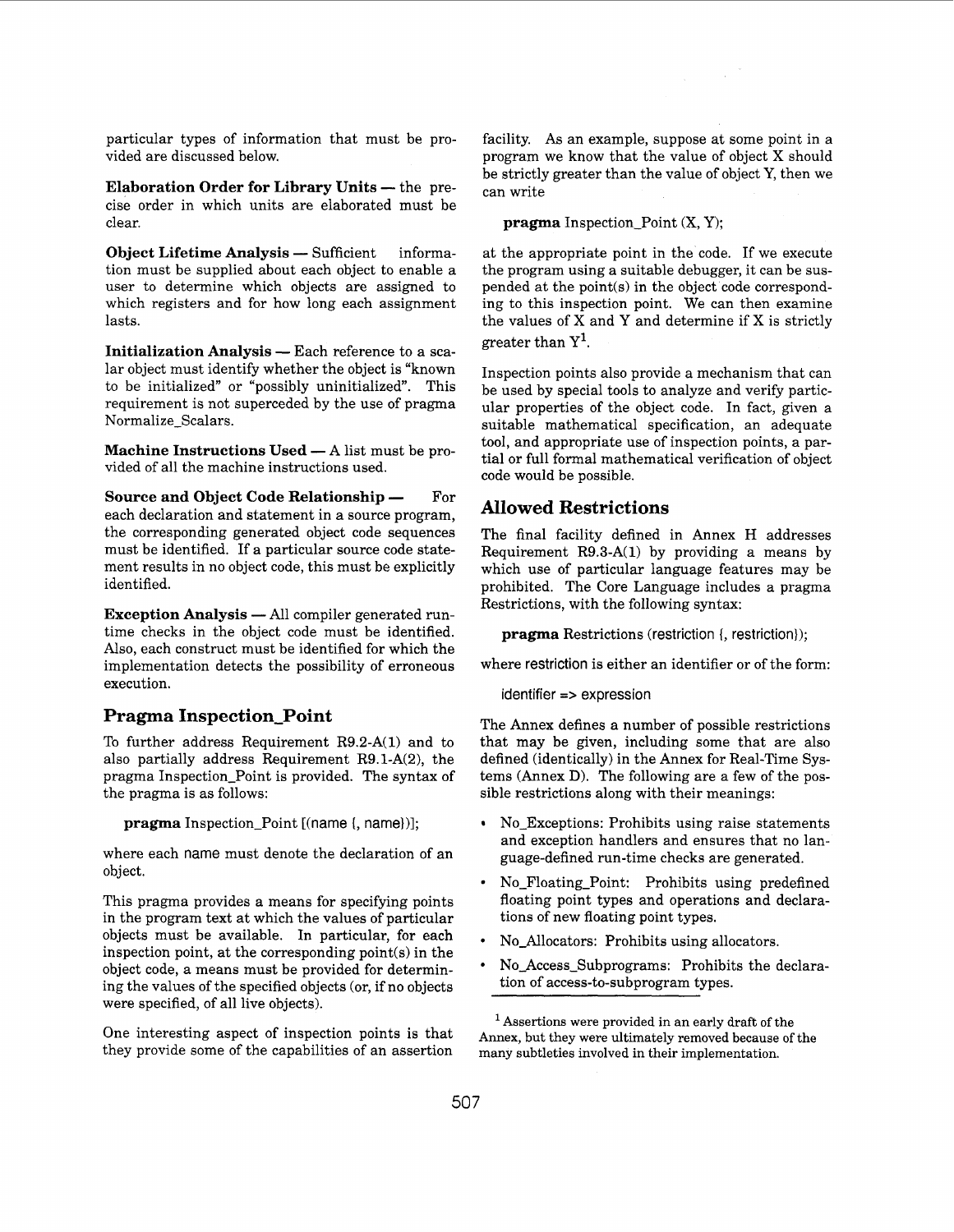- No Dispatch: Prohibits, for any tagged subtype T, occurrences of T'Class.
- No IO: Prohibits semantic dependence on any of the library IO units.
- No-Delay: Prohibits delay statements and semantic dependence on package Calendar.

The Annex also defines the following restrictions (see the Annex for their definitions):

- No-Task-Hierarchy
- No-Abort-Statement
- No-Implicit-Heap-Allocation
- Max-Task-Entries
- Max-Asynchronous-Select-Nesting
- Max-Tasks
- No-Protected-Types
- No-Local-Allocators
- No-Unchecked-Deallocation
- Immediate-Reclamation
- No-Fixed-point
- No-Unchecked-Conversion  $\bullet$
- No-Unchecked-Access
- No-Recursion
- No Reentrancy

# **ANNEX H RAPPORTEUR GROUP**

In recognition of the importance of safety-critical software and of Annex H, the IS0 working group responsible for the Ada standard (WG9) established the Annex H Rapporteur Group (HRG) in April, 1995. The charter of the group is as follows.

## **HRG Charter Approved by WG9,28 April 1995-**

The HRG will synthesize the essential requirements of typical sector-specific standards for high integrity applications which have a bearing on Ada and its supporting tools. Guidance, including interpretation and amplification of Annex H will be developed for users, implementers, evaluators and certifiers. The guidance produced will be in a form suitable for reference in procurement.

Sector-specific standards to be considered are such as:

- DO-178B (Civil avionics)
- IEC 65A/CENELEC (Generic/rail)
- IEC 880 (Nuclear)
- Interim DEFSTAN **00-55** (UK Defence)
- ITSEC (EU Security)

The HRG will undertake the following activities:

#### **Annex H Issues**

The HRG will produce and maintain an interpretations document.

The HRG will investigate pragma enhancement, such as additional parameters for restriction pragmas and additional pragmas.

The HRG will provide implementation advice, covering areas such as compilation and validation.

#### **Taxonomy of Techniques**

The HRG will produce a taxonomy of techniques for the construction and analysis of high integrity software, such as:

- **Q**  The use of annotations in program construction
- Error detection by static analysis
- Design confirmation by static analysis
- Static timing analysis

#### **Language Issues**

The HRG will investigate the interaction of language issues with high integrity requirements, such as:

- Deterministic execution with compiler optimization and other property-based subsets
- **Concurrency**
- Issues of migration from Ada **83**

#### **Bindings and Interfaces**

The HRG will support the interoperation of high integrity software and tools with other systems, such as:

- ASIS (Ada Semantic Information Specification)
- Ada compilers and run-time environments
- CORBA (Common Object Request Broker Architecture)

Anyone interested in more information about the HRG should contact Brian Wichmann of the National Physical Laboratory, United Kingdom (Email: baw@ditc.npl.co.uk). The next meeting of the group is scheduled for September 14-15, 1995.

# **CONCLUDING RERlARKS**

This paper has presented an overview of some of the facilities provided in Ada 95 to help support the development of safety-critical software. In particular, the paper has concentrated on those facilities defined in Annex H of the language standard. The discussion has presented an overview only; those readers interested in additional details should consult the referenced documents directly. Readers with access to the World-Wide Web might want to consider browsing the following URL's: